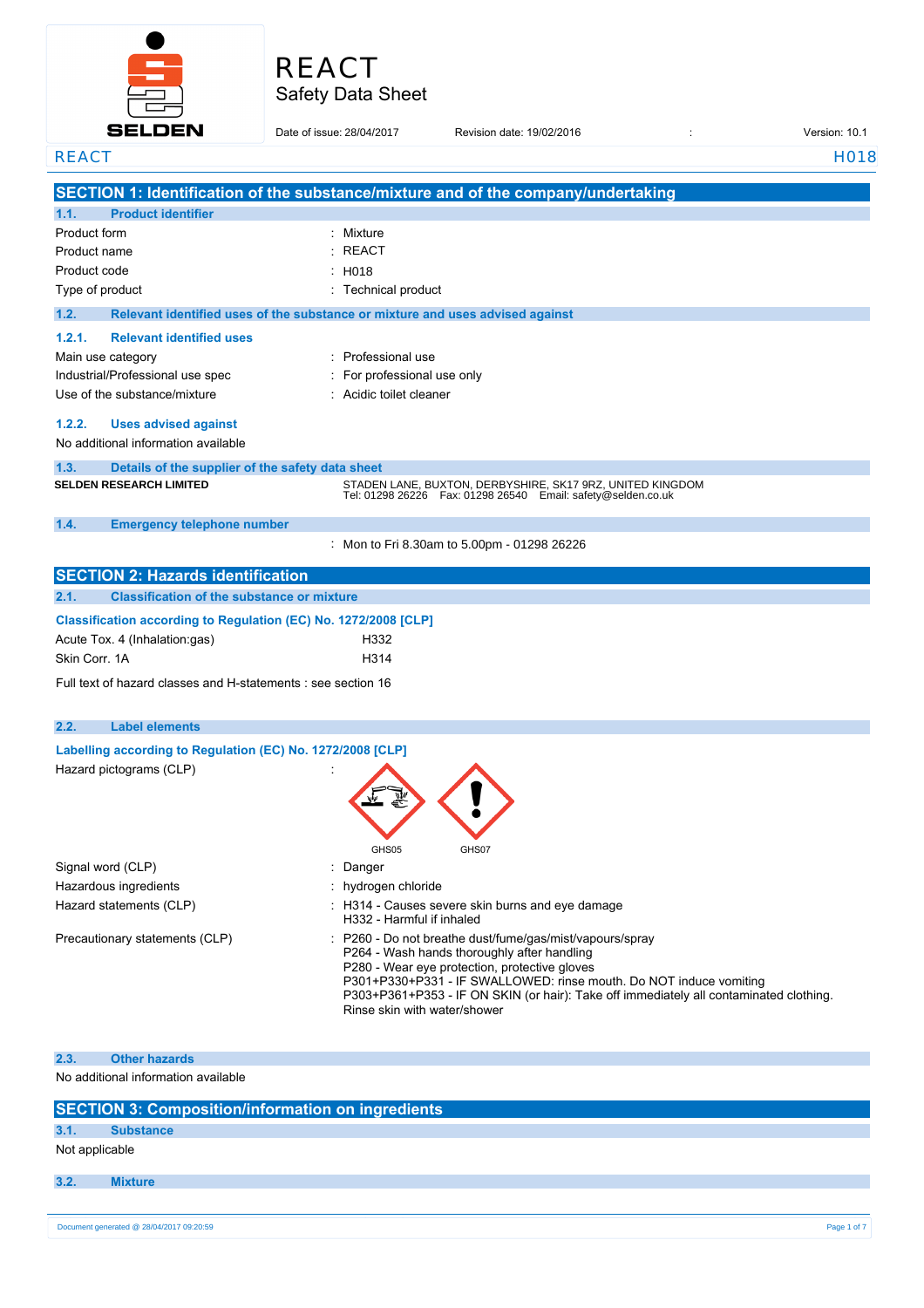| <b>Name</b>                                                | <b>Product identifier</b>                                             | $\%$     | <b>Classification according to</b><br><b>Regulation (EC) No.</b><br>1272/2008 [CLP]           |
|------------------------------------------------------------|-----------------------------------------------------------------------|----------|-----------------------------------------------------------------------------------------------|
| hydrogen chloride                                          | (CAS No) 7647-01-0<br>(EC no) 231-595-7<br>(EC index no) 017-002-00-2 | $5 - 15$ | Press, Gas<br>Acute Tox. 3 (Inhalation), H331<br>Skin Corr. 1A, H314                          |
| PEG-2 OLEAMINE                                             | (CAS No) 25307-17-9<br>(EC no) 246-807-3                              | $1 - 5$  | Acute Tox. 4 (Oral), H302<br>Skin Corr. 1C. H314<br>Eye Dam. 1, H318<br>Aquatic Acute 1, H400 |
| Quaternary ammonium compounds, tallow trimethyl, chlorides | (CAS No) 8030-78-2<br>(EC no) 232-447-4                               | $\leq 1$ | Acute Tox. 4 (Oral), H302<br>Skin Corr. 1A, H314<br>Eye Dam. 1, H318<br>Aquatic Acute 1, H400 |

Full text of H-statements: see section 16

|                                          | <b>SECTION 4: First aid measures</b>                        |                                                                                                                                     |
|------------------------------------------|-------------------------------------------------------------|-------------------------------------------------------------------------------------------------------------------------------------|
| 4.1.                                     | <b>Description of first aid measures</b>                    |                                                                                                                                     |
| First-aid measures general               |                                                             | : Get medical advice/attention if you feel unwell.                                                                                  |
| First-aid measures after inhalation      |                                                             | Remove person to fresh air and keep comfortable for breathing.                                                                      |
|                                          | First-aid measures after skin contact                       | Wash with plenty of soap and water. Take off immediately all contaminated clothing and wash it<br>before reuse.                     |
|                                          | First-aid measures after eye contact                        | Immediately rinse with water for a prolonged period while holding the eyelids wide open. Get<br>immediate medical advice/attention. |
| First-aid measures after ingestion       |                                                             | Do NOT induce vomiting. Rinse mouth. Drink plenty of water. Get medical advice/attention.                                           |
| 4.2.                                     | Most important symptoms and effects, both acute and delayed |                                                                                                                                     |
| Symptoms/injuries after inhalation       |                                                             | May cause respiratory irritation.                                                                                                   |
|                                          | Symptoms/injuries after skin contact                        | Burns.                                                                                                                              |
| Symptoms/injuries after eye contact      |                                                             | Causes serious eye damage.                                                                                                          |
| Symptoms/injuries after ingestion        |                                                             | Burns.                                                                                                                              |
| 4.3.                                     |                                                             | Indication of any immediate medical attention and special treatment needed                                                          |
| Treat symptomatically.                   |                                                             |                                                                                                                                     |
|                                          | <b>SECTION 5: Firefighting measures</b>                     |                                                                                                                                     |
| 5.1.                                     | <b>Extinguishing media</b>                                  |                                                                                                                                     |
| Suitable extinguishing media             |                                                             | Carbon dioxide. Dry powder. Foam.                                                                                                   |
| 5.2.                                     | Special hazards arising from the substance or mixture       |                                                                                                                                     |
| fire                                     | Hazardous decomposition products in case of                 | : Corrosive vapours.                                                                                                                |
| 5.3.                                     | <b>Advice for firefighters</b>                              |                                                                                                                                     |
| No additional information available      |                                                             |                                                                                                                                     |
|                                          | <b>SECTION 6: Accidental release measures</b>               |                                                                                                                                     |
| 6.1.                                     |                                                             | Personal precautions, protective equipment and emergency procedures                                                                 |
| 6.1.1.                                   | For non-emergency personnel                                 |                                                                                                                                     |
| <b>Emergency procedures</b>              |                                                             | Evacuate unnecessary personnel.                                                                                                     |
|                                          |                                                             |                                                                                                                                     |
| 6.1.2.                                   | For emergency responders                                    |                                                                                                                                     |
| Protective equipment                     |                                                             | : Use personal protective equipment as required.                                                                                    |
| 6.2.                                     | <b>Environmental precautions</b>                            |                                                                                                                                     |
| Avoid release to the environment.        |                                                             |                                                                                                                                     |
| 6.3.                                     | Methods and material for containment and cleaning up        |                                                                                                                                     |
| For containment                          |                                                             | : Collect spillage.                                                                                                                 |
| Methods for cleaning up                  |                                                             | Soak up spills with inert solids, such as clay or diatomaceous earth as soon as possible.                                           |
| 6.4.                                     | <b>Reference to other sections</b>                          |                                                                                                                                     |
|                                          |                                                             | For further information refer to section 8: "Exposure controls/personal protection". For further information refer to section 13.   |
|                                          | <b>SECTION 7: Handling and storage</b>                      |                                                                                                                                     |
| 7.1.                                     | <b>Precautions for safe handling</b>                        |                                                                                                                                     |
| Precautions for safe handling            |                                                             | : Avoid contact with skin and eyes.                                                                                                 |
| Document generated @ 28/04/2017 09:20:59 |                                                             | Page 2 of 7                                                                                                                         |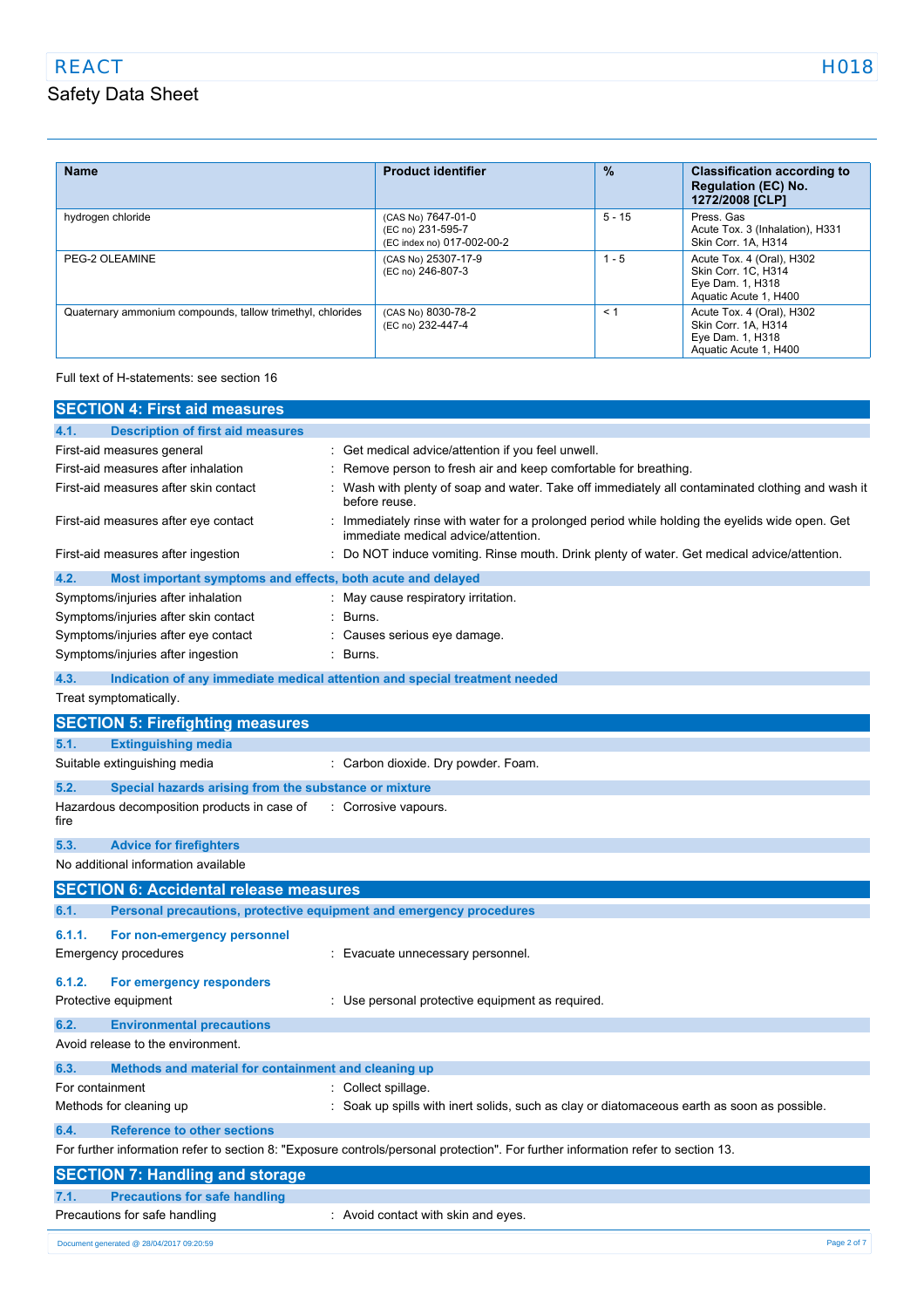Incompatible materials **incompatible** materials Special rules on packaging **in the set of the Special rules** on packaging in the Keep only in original container.

## **7.3. Specific end use(s)**

No additional information available

### **SECTION 8: Exposure controls/personal protection**

**8.1. Control parameters**

No additional information available

| 8.2. | <b>Exposure controls</b> |
|------|--------------------------|
|------|--------------------------|

Materials for protective clothing : Not required for normal conditions of use

Hand protection **in the contract of the Contract Serverse** Protective gloves

Eye protection : Safety glasses



| Eye protection           | : Sarety glasses                            |
|--------------------------|---------------------------------------------|
| Skin and body protection | : Not required for normal conditions of use |

Respiratory protection **interest in the COV** Not required for normal conditions of use

| <b>SECTION 9: Physical and chemical properties</b>            |    |                   |  |
|---------------------------------------------------------------|----|-------------------|--|
| Information on basic physical and chemical properties<br>9.1. |    |                   |  |
| Physical state                                                | ÷. | Liquid            |  |
| Appearance                                                    |    | Mobile liquid.    |  |
| Colour                                                        |    | Blue.             |  |
| Odour                                                         |    | characteristic.   |  |
| Odour threshold                                               |    | No data available |  |
| рH                                                            |    | 1                 |  |
| Relative evaporation rate (butylacetate=1)                    |    | No data available |  |
| Melting point                                                 |    | No data available |  |
| Freezing point                                                |    | No data available |  |
| Boiling point                                                 |    | No data available |  |
| Flash point                                                   |    | No data available |  |
| Auto-ignition temperature                                     |    | No data available |  |
| Decomposition temperature                                     |    | No data available |  |
| Flammability (solid, gas)                                     |    | No data available |  |
| Vapour pressure                                               |    | No data available |  |
| Relative vapour density at 20 °C                              |    | No data available |  |
| Relative density                                              |    | 1.03              |  |
| Solubility                                                    |    | No data available |  |
| Log Pow                                                       |    | No data available |  |
| Viscosity, kinematic                                          |    | No data available |  |
| Viscosity, dynamic                                            |    | No data available |  |
| <b>Explosive properties</b>                                   |    | No data available |  |
| Oxidising properties<br>No data available                     |    |                   |  |
| <b>Explosive limits</b><br>No data available                  |    |                   |  |
| <b>Other information</b><br>9.2.                              |    |                   |  |
| No additional information available                           |    |                   |  |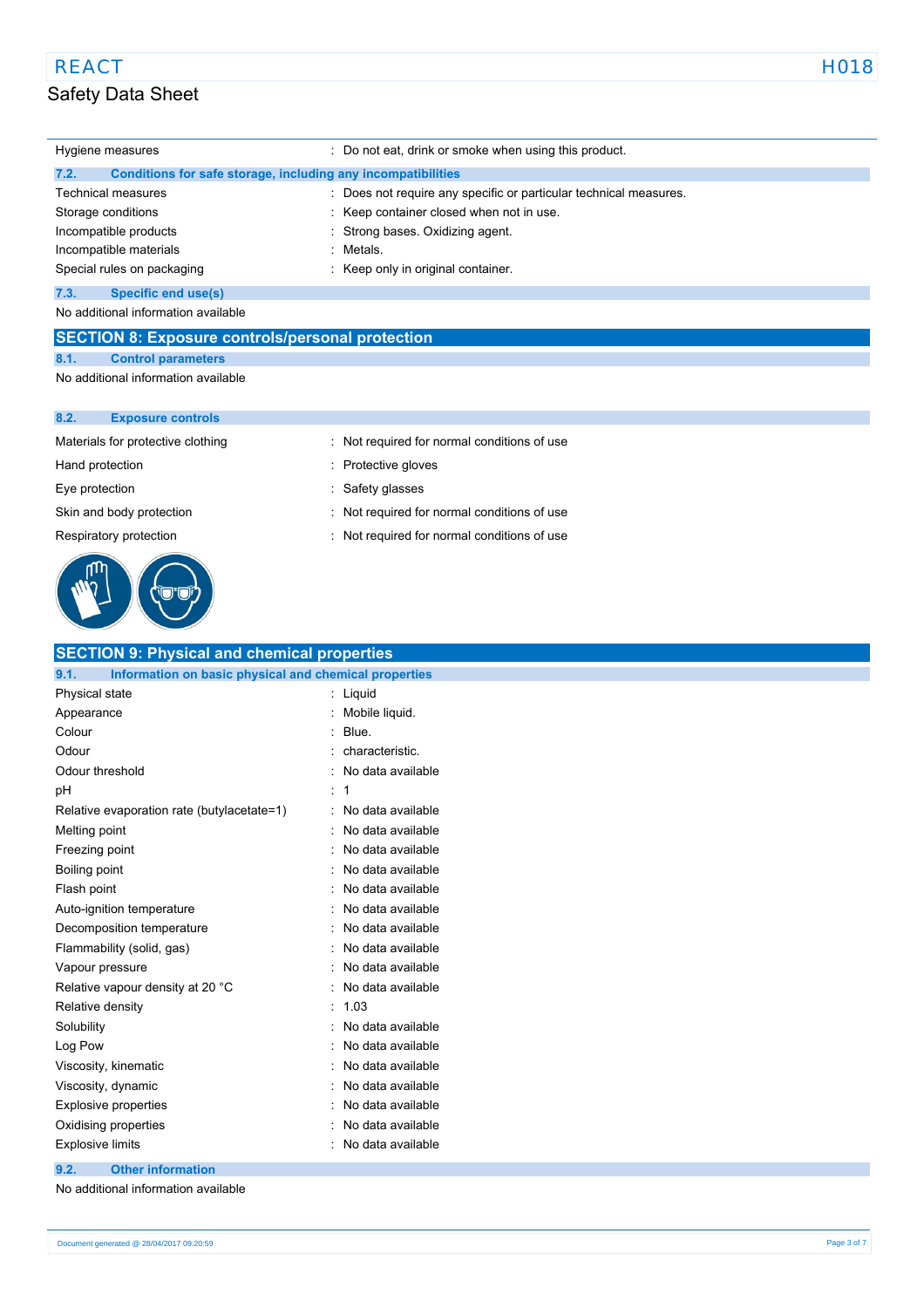|         | <b>SECTION 10: Stability and reactivity</b> |
|---------|---------------------------------------------|
| 10.1.   | <b>Reactivity</b>                           |
|         | No additional information available         |
| 10.2.   | <b>Chemical stability</b>                   |
|         | Stable under normal conditions.             |
| 10.3.   | <b>Possibility of hazardous reactions</b>   |
|         | No additional information available         |
| 10.4.   | <b>Conditions to avoid</b>                  |
|         | No additional information available         |
| 10.5.   | <b>Incompatible materials</b>               |
| metals. |                                             |
| 10.6.   | <b>Hazardous decomposition products</b>     |

No additional information available

| <b>SECTION 11: Toxicological information</b>          |                                                     |  |
|-------------------------------------------------------|-----------------------------------------------------|--|
| Information on toxicological effects<br>11.1.         |                                                     |  |
| Acute toxicity                                        | Inhalation:gas: Harmful if inhaled.                 |  |
| ATE CLP (gases)                                       | 7783.403 ppmv/4h                                    |  |
| Skin corrosion/irritation                             | : Causes severe skin burns and eye damage.<br>pH: 1 |  |
| Serious eye damage/irritation                         | Serious eye damage, category 1, implicit<br>pH: 1   |  |
| Respiratory or skin sensitisation                     | : Not classified                                    |  |
| Germ cell mutagenicity                                | : Not classified                                    |  |
| Carcinogenicity                                       | : Not classified                                    |  |
| Reproductive toxicity                                 | Not classified                                      |  |
| Specific target organ toxicity (single exposure)      | : Not classified                                    |  |
| Specific target organ toxicity (repeated<br>exposure) | : Not classified                                    |  |
| Aspiration hazard                                     | Not classified                                      |  |

|              | <b>SECTION 12: Ecological information</b>               |  |
|--------------|---------------------------------------------------------|--|
| 12.1.        | <b>Toxicity</b>                                         |  |
|              | No additional information available                     |  |
| 12.2.        | <b>Persistence and degradability</b>                    |  |
|              | No additional information available                     |  |
| 12.3.        | <b>Bioaccumulative potential</b>                        |  |
|              | No additional information available                     |  |
| 12.4.        | <b>Mobility in soil</b>                                 |  |
|              | No additional information available                     |  |
| 12.5.        | <b>Results of PBT and vPvB assessment</b>               |  |
|              | No additional information available                     |  |
| 12.6.        | <b>Other adverse effects</b>                            |  |
|              | No additional information available                     |  |
|              | <b>SECTION 13: Disposal considerations</b>              |  |
| 13.1.        | <b>Waste treatment methods</b>                          |  |
|              | No additional information available                     |  |
|              | <b>SECTION 14: Transport information</b>                |  |
|              | In accordance with ADR / RID / IMDG / IATA / ADN        |  |
| 14.1.        | <b>UN number</b>                                        |  |
| UN-No. (ADR) | : 1789                                                  |  |
|              | Page 4 of 7<br>Document generated @ 28/04/2017 09:20:59 |  |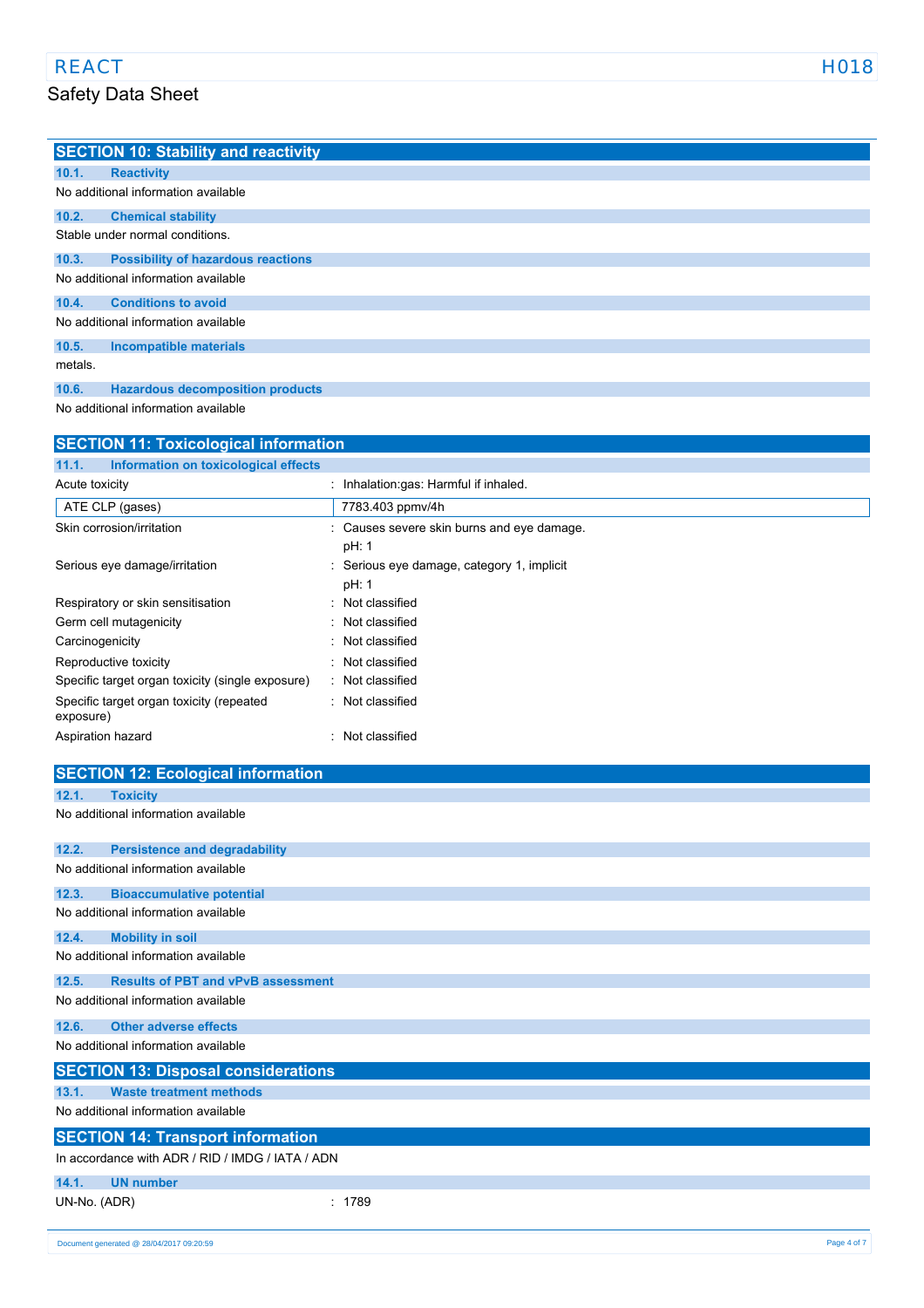| UN-No. (IMDG)<br>UN-No. (IATA)                                                                                                                                            | : 1789<br>: 1789                                                                                                                                                          |
|---------------------------------------------------------------------------------------------------------------------------------------------------------------------------|---------------------------------------------------------------------------------------------------------------------------------------------------------------------------|
| 14.2.<br><b>UN proper shipping name</b>                                                                                                                                   |                                                                                                                                                                           |
| Proper Shipping Name (ADR)<br>Proper Shipping Name (IMDG)<br>Proper Shipping Name (IATA)<br>Transport document description (ADR)<br>Transport document description (IMDG) | : HYDROCHLORIC ACID<br><b>HYDROCHLORIC ACID</b><br>t.<br><b>HYDROCHLORIC ACID</b><br>÷<br>: UN 1789 HYDROCHLORIC ACID, 8, III, (E)<br>: UN 1789 HYDROCHLORIC ACID, 8, III |
| 14.3.<br><b>Transport hazard class(es)</b>                                                                                                                                |                                                                                                                                                                           |
| <b>ADR</b><br>Transport hazard class(es) (ADR)<br>Danger labels (ADR)                                                                                                     | : 8<br>$\begin{array}{cc} . & 8 \end{array}$                                                                                                                              |
|                                                                                                                                                                           |                                                                                                                                                                           |
| <b>IMDG</b>                                                                                                                                                               |                                                                                                                                                                           |
| Transport hazard class(es) (IMDG)                                                                                                                                         | $\begin{array}{cc} . & 8 \end{array}$                                                                                                                                     |
| Danger labels (IMDG)                                                                                                                                                      | $\therefore$ 8                                                                                                                                                            |
|                                                                                                                                                                           |                                                                                                                                                                           |
| <b>IATA</b>                                                                                                                                                               |                                                                                                                                                                           |
| Transport hazard class(es) (IATA)                                                                                                                                         | : 8                                                                                                                                                                       |
| Hazard labels (IATA)                                                                                                                                                      | $\therefore$ 8                                                                                                                                                            |
|                                                                                                                                                                           |                                                                                                                                                                           |

| 14.4.<br><b>Packing group</b>         |                                          |
|---------------------------------------|------------------------------------------|
| Packing group (ADR)                   | ÷ III                                    |
| Packing group (IMDG)                  | $\pm$ 11                                 |
| Packing group (IATA)                  | $\pm$ 111                                |
| 14.5.<br><b>Environmental hazards</b> |                                          |
| Dangerous for the environment         | : No                                     |
| Marine pollutant                      | : No                                     |
| Other information                     | : No supplementary information available |

#### $14.6.$ **14.6. Special precautions for user**

### **- Overland transport** Classification code (ADR) : C1 Special provisions (ADR)  $\qquad \qquad$  : 520 Limited quantities (ADR) : 5l Excepted quantities (ADR) : E1 Packing instructions (ADR) : P001, IBC03, LP01, R001 Mixed packing provisions (ADR) : MP19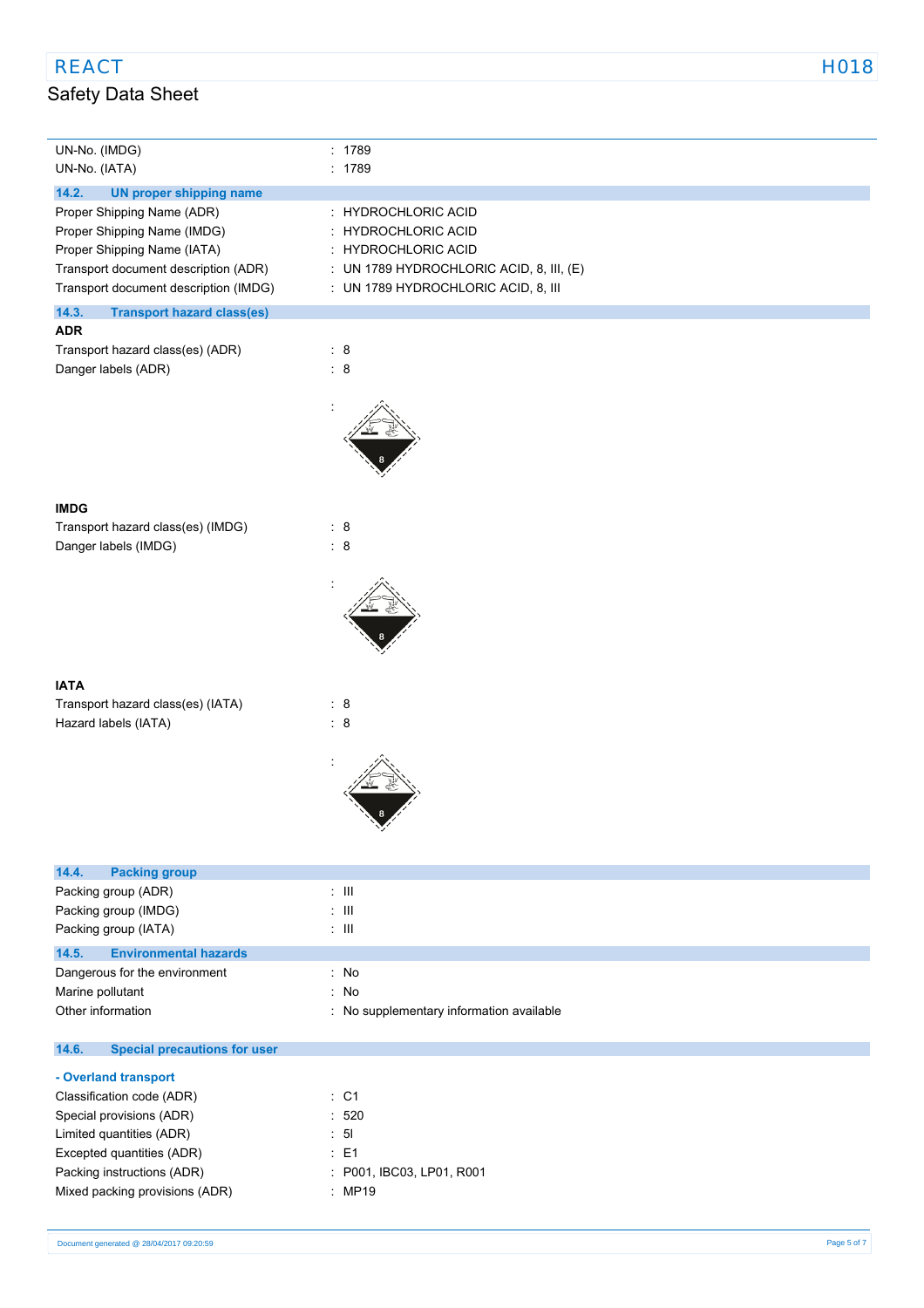# REACT EXAMPLE THE REACT AND REACT AND REACT AND REACT AND REACT AND REACT AND REACT AND REACT AND REACT AND RE

# Safety Data Sheet

| Portable tank and bulk container instructions<br>(ADR)                                                                                                                                                                                                                                                                             | : T4               |                                                                                        |
|------------------------------------------------------------------------------------------------------------------------------------------------------------------------------------------------------------------------------------------------------------------------------------------------------------------------------------|--------------------|----------------------------------------------------------------------------------------|
| Portable tank and bulk container special<br>provisions (ADR)                                                                                                                                                                                                                                                                       | $:$ TP1            |                                                                                        |
| Tank code (ADR)                                                                                                                                                                                                                                                                                                                    | : L4BN             |                                                                                        |
| Vehicle for tank carriage                                                                                                                                                                                                                                                                                                          | : AT               |                                                                                        |
| Transport category (ADR)                                                                                                                                                                                                                                                                                                           | $\therefore$ 3     |                                                                                        |
| Special provisions for carriage - Packages<br>(ADR)                                                                                                                                                                                                                                                                                | : V12              |                                                                                        |
| Hazard identification number (Kemler No.)                                                                                                                                                                                                                                                                                          | $\cdot$ 80         |                                                                                        |
| Orange plates                                                                                                                                                                                                                                                                                                                      | 80<br>1789         |                                                                                        |
| Tunnel restriction code (ADR)                                                                                                                                                                                                                                                                                                      | : E                |                                                                                        |
| EAC code                                                                                                                                                                                                                                                                                                                           | : 2R               |                                                                                        |
|                                                                                                                                                                                                                                                                                                                                    |                    |                                                                                        |
| - Transport by sea<br>Special provisions (IMDG)                                                                                                                                                                                                                                                                                    | : 223              |                                                                                        |
| Limited quantities (IMDG)                                                                                                                                                                                                                                                                                                          | : 5L               |                                                                                        |
| Excepted quantities (IMDG)                                                                                                                                                                                                                                                                                                         | : E1               |                                                                                        |
| Packing instructions (IMDG)                                                                                                                                                                                                                                                                                                        | : P001, LP01       |                                                                                        |
| IBC packing instructions (IMDG)                                                                                                                                                                                                                                                                                                    | $\therefore$ IBC03 |                                                                                        |
| Tank instructions (IMDG)                                                                                                                                                                                                                                                                                                           | : T4               |                                                                                        |
| Tank special provisions (IMDG)                                                                                                                                                                                                                                                                                                     | $:$ TP1            |                                                                                        |
| EmS-No. (Fire)                                                                                                                                                                                                                                                                                                                     | $: F-A$            |                                                                                        |
| EmS-No. (Spillage)                                                                                                                                                                                                                                                                                                                 | $:$ S-B            |                                                                                        |
| Stowage category (IMDG)                                                                                                                                                                                                                                                                                                            | $\therefore$ C     |                                                                                        |
|                                                                                                                                                                                                                                                                                                                                    |                    |                                                                                        |
| - Air transport                                                                                                                                                                                                                                                                                                                    |                    |                                                                                        |
| PCA Excepted quantities (IATA)                                                                                                                                                                                                                                                                                                     | $\therefore$ E1    |                                                                                        |
| PCA Limited quantities (IATA)                                                                                                                                                                                                                                                                                                      | : Y841             |                                                                                        |
| PCA limited quantity max net quantity (IATA)                                                                                                                                                                                                                                                                                       | : 1L               |                                                                                        |
| PCA packing instructions (IATA)                                                                                                                                                                                                                                                                                                    | : 852              |                                                                                        |
| PCA max net quantity (IATA)                                                                                                                                                                                                                                                                                                        | : 5L               |                                                                                        |
| CAO packing instructions (IATA)                                                                                                                                                                                                                                                                                                    | : 856              |                                                                                        |
| CAO max net quantity (IATA)                                                                                                                                                                                                                                                                                                        | : 60L              |                                                                                        |
| Special provisions (IATA)                                                                                                                                                                                                                                                                                                          | : A3               |                                                                                        |
| ERG code (IATA)                                                                                                                                                                                                                                                                                                                    | : 8L               |                                                                                        |
| Transport in bulk according to Annex II of MARPOL 73/78 and the IBC Code<br>14.7.                                                                                                                                                                                                                                                  |                    |                                                                                        |
| IBC code                                                                                                                                                                                                                                                                                                                           | Not applicable.    |                                                                                        |
|                                                                                                                                                                                                                                                                                                                                    |                    |                                                                                        |
| <b>SECTION 15: Regulatory information</b>                                                                                                                                                                                                                                                                                          |                    |                                                                                        |
| 15.1.<br>Safety, health and environmental regulations/legislation specific for the substance or mixture                                                                                                                                                                                                                            |                    |                                                                                        |
| 15.1.1.<br><b>EU-Regulations</b>                                                                                                                                                                                                                                                                                                   |                    |                                                                                        |
| The following restrictions are applicable according to Annex XVII of the REACH Regulation (EC) No 1907/2006:                                                                                                                                                                                                                       |                    |                                                                                        |
| 3. Liquid substances or mixtures which are regarded as dangerous in<br>accordance with Directive 1999/45/EC or are fulfilling the criteria for any<br>of the following hazard classes or categories set out in Annex I to<br>Regulation (EC) No 1272/2008                                                                          |                    | Quaternary ammonium compounds, tallow trimethyl, chlorides                             |
| 3(b) Substances or mixtures fulfilling the criteria for any of the following<br>hazard classes or categories set out in Annex I to Regulation (EC) No<br>1272/2008: Hazard classes 3.1 to 3.6, 3.7 adverse effects on sexual<br>function and fertility or on development, 3.8 effects other than narcotic<br>effects, 3.9 and 3.10 |                    | REACT - PEG-2 OLEAMINE - Quaternary ammonium compounds,<br>tallow trimethyl, chlorides |
| 3(c) Substances or mixtures fulfilling the criteria for any of the following<br>PEG-2 OLEAMINE - Quaternary ammonium compounds, tallow<br>hazard classes or categories set out in Annex I to Regulation (EC) No<br>trimethyl, chlorides<br>1272/2008: Hazard class 4.1                                                             |                    |                                                                                        |
| Contains no substance on the REACH candidate list                                                                                                                                                                                                                                                                                  |                    |                                                                                        |

Contains no REACH Annex XIV substances